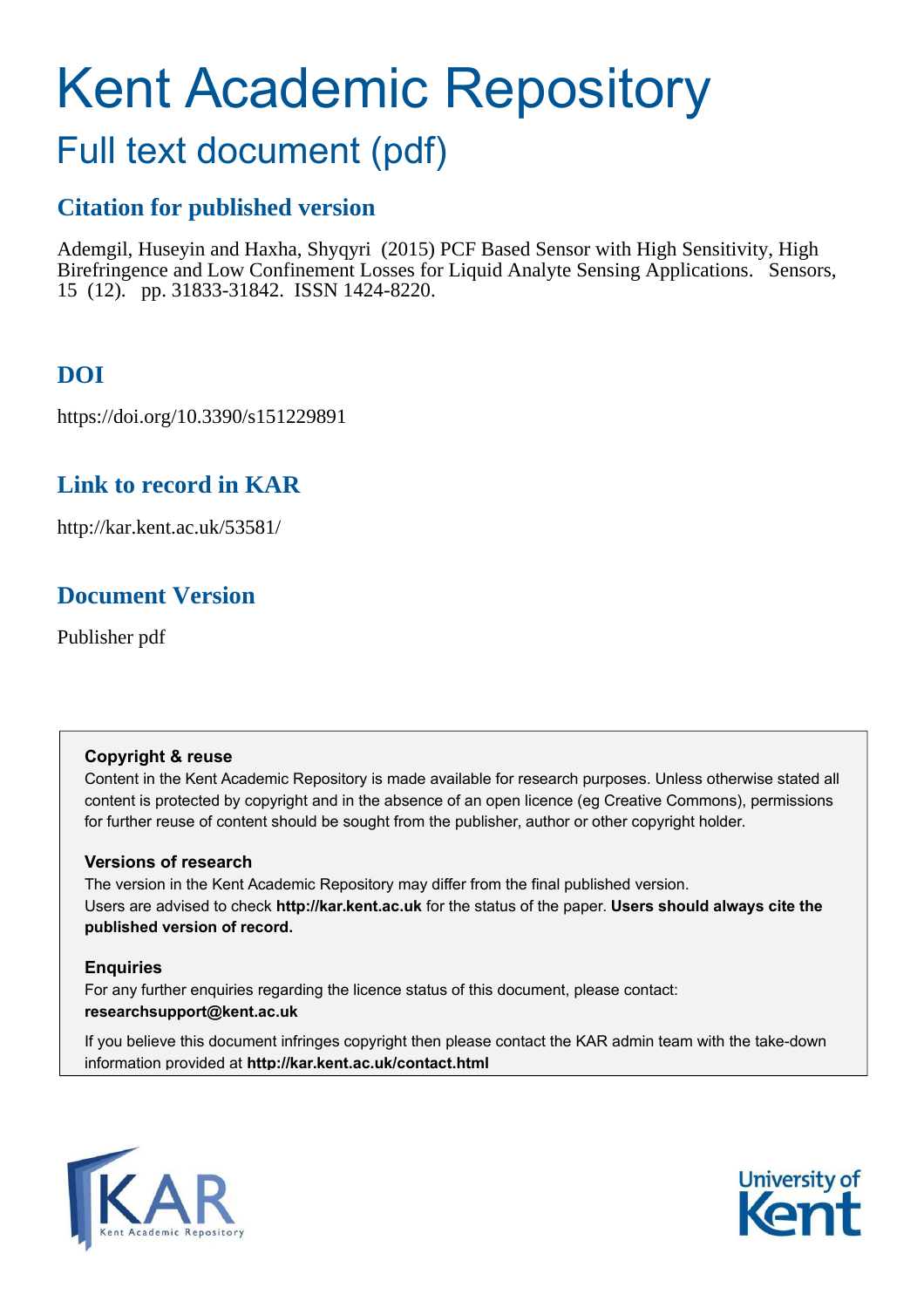

*Article*

## **PCF Based Sensor with High Sensitivity, High Birefringence and Low Confinement Losses for Liquid Analyte Sensing Applications**

**Huseyin Ademgil 1,† and Shyqyri Haxha 2,\* ,†**

Received: 7 November 2015; Accepted: 13 December 2015; Published: 16 December 2015 Academic Editor: Vittorio M. N. Passaro

- <sup>1</sup> Department of Computer Engineering, European University of Lefke, Mersin 10, Turkey; hademgil@eul.edu.tr
- <sup>2</sup> Department of Computer Science and Technologies, University of Bedfordshire, University Square, Luton, Bedfordshire LU1 3JU, UK
- **\*** Correspondence: Shyqyri.Haxha@beds.ac.uk; Tel.: +440-158-274-3480; Fax: +440-158-248-9212
- † These authors contributed equally to this work.

**Abstract:** In this paper, we report a design of high sensitivity Photonic Crystal Fiber (PCF) sensor with high birefringence and low confinement losses for liquid analyte sensing applications. The proposed PCF structures are designed with supplementary elliptical air holes in the core region vertically-shaped V-PCF and horizontally-shaped H-PCF. The full vectorial Finite Element Method (FEM) simulations performed to examine the sensitivity, the confinement losses, the effective refractive index and the modal birefringence features of the proposed elliptical air hole PCF structures. We show that the proposed PCF structures exhibit high relative sensitivity, high birefringence and low confinement losses simultaneously for various analytes.

**Keywords:** evanescent sensing; photonic crystal fiber based; fiber sensors; integrated optics

#### **1. Introduction**

Fiber optic technology was primarily developed for telecommunication applications. However, due to the advances in fabrication technology optical fibers have also contributed to the expansion of guided wave technology for sensing applications. The development of photonic crystal fibers (PCFs) and their large number of potential applications have demonstrated the potential virtues of optical fibers in chemical and biological sensing  $[1-6]$  $[1-6]$ . The outstanding characteristics of these microstructured fibers such as small size, potential for remote and continuous sensing, freedom from electrical interference, and relative compatibility with fiber optic telecommunications technology, make them stand out for sensing applications [\[1](#page-8-0)[–6\]](#page-8-1). Conventional step index fibers have strict design rules to satisfy, such as limited core size for single-mode operation, modal cut off wavelength and limitation on material selection as the core and cladding materials must have matching thermal properties. Moreover, restrictions on the geometry hinder the flexibility in realizing fiber properties such as dispersion [\[7\]](#page-8-2), nonlinearity [\[8\]](#page-8-3) and birefringence [\[9\]](#page-8-4) for better performance and more specialized applications.

The developing manufacturing technology of PCFs allows us to achieve exceptional propagation properties by choosing the appropriate design parameters. Light propagation characteristics and inherited geometric flexibility of the PCFs allows us to achieve unconventional propagation properties by adjusting the air holes in the core and cladding region. Various research studies of these mirostructured fibers have demonstrated that outstanding dispersion properties [\[7](#page-8-2)[,10\]](#page-8-5), endlessly single-mode guidance [\[11\]](#page-8-6), light guidance in lower index material [\[12\]](#page-8-7), high birefringence [\[9,](#page-8-4)[10\]](#page-8-5) and enhanced

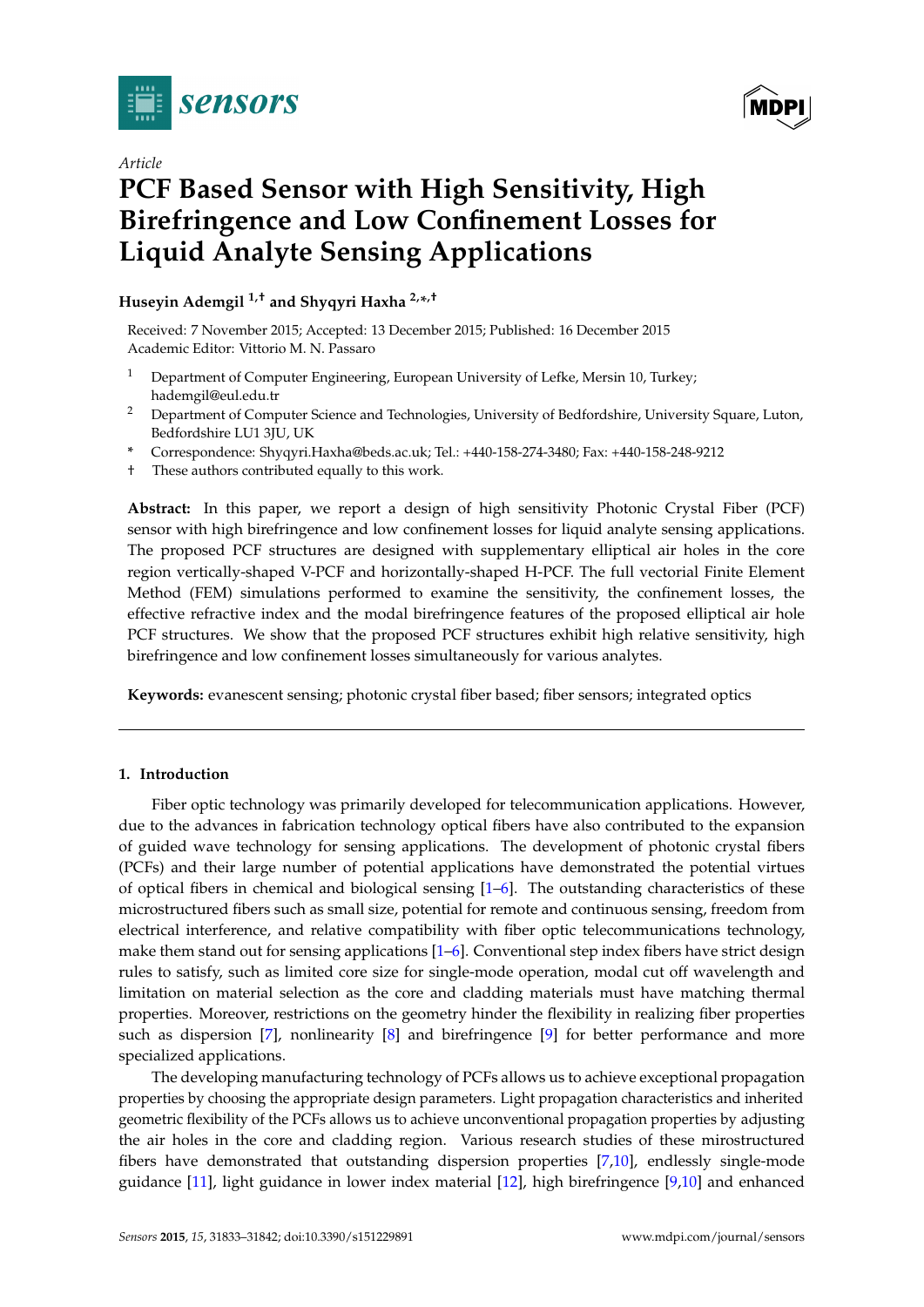nonlinear effects [\[8\]](#page-8-3) can be achieved for wide wavelength ranges. These unique light properties of PCFs have contributed to further development of these structures in various applications in the fields of optical communications [\[7\]](#page-8-2), nonlinear optics [\[8\]](#page-8-3), high power technology [\[13\]](#page-8-8) and sensing [\[1–](#page-8-0)[5\]](#page-8-9).

The availability of low loss optical fibers with the associated benefits of small size, low cost, design flexibility, robustness and wide bandwidth has led to the development of fiber-based sensors. Conventional step index-based optical sensors are commercially available [\[14\]](#page-8-10), while PCF-based sensor devices are relatively novel and are still in the development stage, but with a great potential for contributing to wider application areas.

Hollow core Photonic Band Gap (PBG) PCFs can be an ideal candidate for sensing applications [\[4,](#page-8-11)[5\]](#page-8-9) where, the direct interaction of the light and the sample within the hollow fiber core is higher than index-guided PCFs. These types of fibers are more convenient for gas sensing applications. Conversely, for liquid sensing applications, PCFs with index guiding mechanism are desirable. The sensing mechanism of index-guiding PCF sensors is based on the evanescent interaction between the guided optical field and the sample, similar to that in the conventional sensors.

The evanescent field associated with the light propagating in the confinement region of the device extends into the region where the analyte to be sensed is located. The presence of air-holes in the cladding microstructure allows the accommodation of biological and chemical samples in gaseous or liquid forms in the immediate locality of the fiber core [\[6](#page-8-1)[,15](#page-8-12)[,16\]](#page-8-13).

In recent years, the idea of filling the PCF core or cladding holes with various analytes (gases and/or liquids) has attracted much research attention. The advancements offered by the PCFs are becoming readily available for the measurement of many physical and chemical parameters, such as temperature, pressure, liquid levels and composition. These features are making PCF-based sensors ideal candidates for chemical and biological sensing of low index materials [\[4,](#page-8-11)[5,](#page-8-9)[17](#page-8-14)[,18\]](#page-9-0). Since PCF-based sensors permit substantial interaction between the light guided along the fiber and any chemical species situated in the holes, they can be used for remote sensing and bacteria detection [\[6](#page-8-1)[,18](#page-9-0)[–20\]](#page-9-1). Water and alcohols are considered as the major analytes for these types of applications because they account for the immense majority of biological or chemical solutions.

As mentioned earlier, the typical process for sensing the low refractive index analytes depends on the interaction of the evanescent field of the guiding mode with the analyte (gas or liquid) under investigation (detection) [\[6](#page-8-1)[,16\]](#page-8-13). It is worth stating that the evanescent PCF sensor is an intrinsic sensor, since the core of the PCF interacts directly with the material being analyzed. A PCF-based sensor typically consists of a transparent core surrounded by cladding of lower refractive index (air holes). The light is retained inside the core based on the total internal reflection, however the internally reflected light actually penetrates, for a small distance, into the cladding region. In an evanescent PCF sensor, the key design parameter is the air hole size and the hole to hole distance that forms the cladding area. In the past, a number of research studies has been carried out for investigating the propagation features of PCFs and the potential applications against various analytes (gases and/or liquids) [\[4](#page-8-11)[,6](#page-8-1)[,16\]](#page-8-13). To the extent of our knowledge, evanescent PCF sensing, in which both cladding and core are microstructured has been introduced by Monro *et al*. [\[15\]](#page-8-12). Subsequently, Cordeiro *et al*. [\[6\]](#page-8-1) have theoretically and experimentally studied numerous PCF structures with various analytes filled in the core holes. Further, improvement of the relative sensitivity with lower losses has been achieved with octagonal PCF structure in [\[21\]](#page-9-2). Yu *et al.* [\[22\]](#page-9-3) has demonstrated ultrasensitive PCF-based temperature sensors, where core holes are filled with ethanol. The authors in [\[22\]](#page-9-3) have shown that the proposed sensor is simple and convenient to use and it can be produced at a low cost. Additionally, Liu *et al.* [\[17\]](#page-8-14) have proposed a PCF structure that can be used for water level sensing and environmental temperature sensing.

In some specific fiber optic sensors, preserving the state of polarization in fiber is both important and challenging. Conventional step index fibers with perfectly circular cores cannot maintain the polarization state of the electromagnetic field due to several factors, as stated in [\[23\]](#page-9-4). The polarization state of the optical field can be retained by introducing birefringence. Highly birefringent fibers can be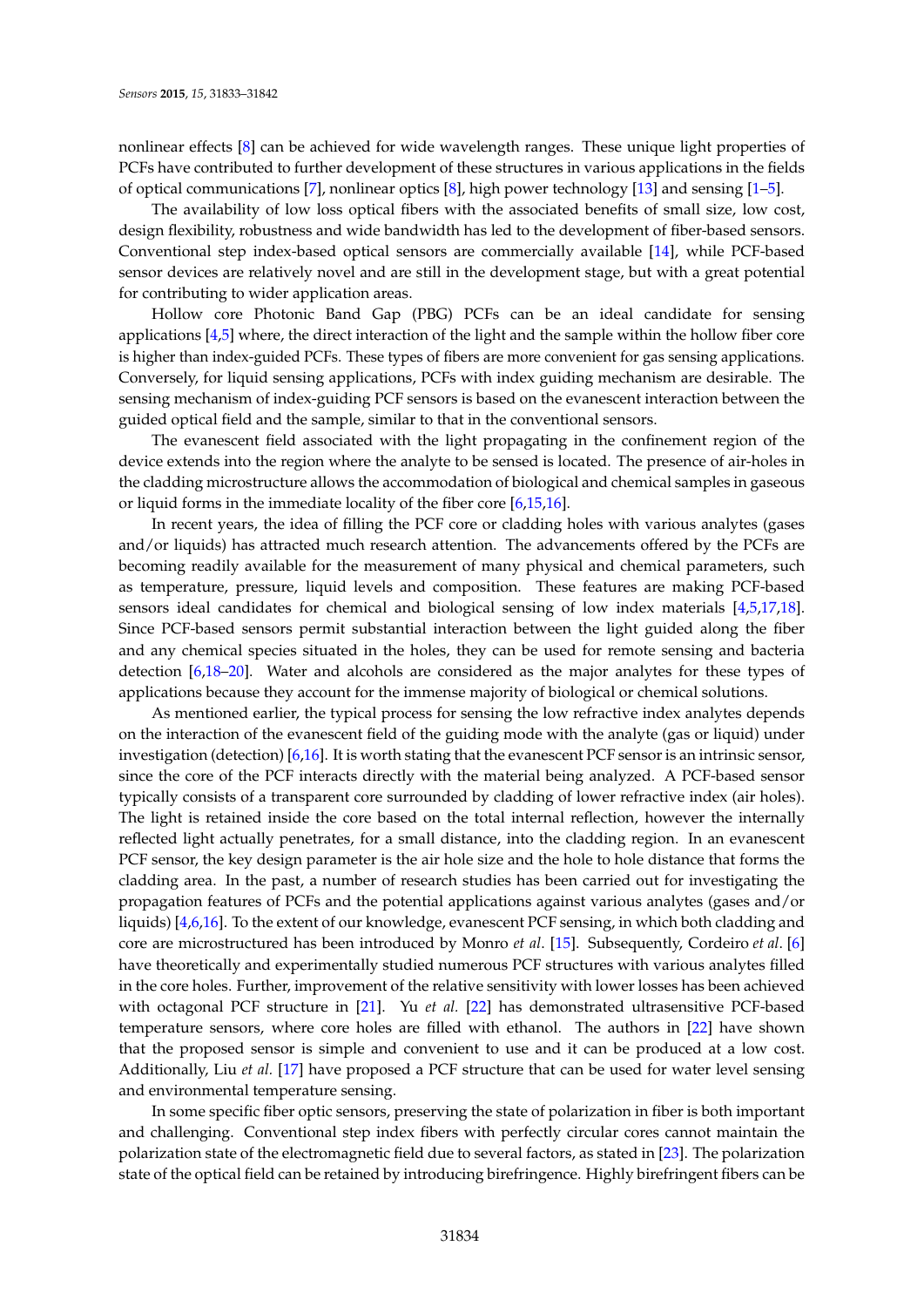used as active elements of fiber optic sensor configurations utilizing the interference of polarization modes [\[24\]](#page-9-5). The most common techniques to achieve birefringence in PCFs is to alter the air hole size  $[9]$  or by distorting the shape of the air hole (elliptical air holes)  $[9,10]$  $[9,10]$  around the PCF core. To our knowledge, structures introduced by Kim *et al*. [\[10\]](#page-8-5) have demonstrated that relatively large birefringence in the order of  $10^{-3}$ – $10^{-2}$  can be achieved with PCFs structures.

It is important to emphasize that, unlike traditional polarization-maintaining fibers [\[25\]](#page-9-6), which comprise at least of two types of glass material, each one with a different thermal coefficient, the birefringence obtainable with PCFs is highly insensitive to temperature, which is a significant feature for various sensing applications, as it is well known that the temperature cross-sensitivity affects the measurement accuracy of the optical sensors. Therefore, in order to overcome this limitation, birefringent PCFs have emerged as active elements of the optical sensors. As described in [\[24\]](#page-9-5), these types of fibers are suitable for hydrostatic pressure sensing. Tuneable high birefringence PCFs can be obtained by symmetrically filling the sensitive materials into air holes. As a new type of functional material, magnetic fluids seem to be particularly interesting substances to infiltrate PCFs, since their refractive index is sensitive to external magnetic field [\[25\]](#page-9-6).

Furthermore, highly birefringent with a high sensitivity PCFs have been investigated for various sensing applications [\[26](#page-9-7)[,27\]](#page-9-8). In [\[26\]](#page-9-7), a strain and temperature sensitive birefringent PCF was designed by using Ge-doped silica rods on the *x*-axis of the PCF structure. On the other hand, birefringence in a polarization-maintaining PCF as a function of the temperature is demonstrated experimentally in [\[27\]](#page-9-8).

<span id="page-3-0"></span>In this research work, the evanescent hexagonal PCF structure with elliptical cladding and core holes is investigated. In this design, in order to achieve high birefringence, high sensitivity and low confinement losses simultaneously, elliptical air holes have been constructed in the cladding and in the core region. Previously, Kim *et al.* [\[10\]](#page-8-5) have theoretically demonstrated that simultaneously high birefringence with dispersion control can be realized with elliptical air holed PCF structure. To the extent of our knowledge, there are no published research papers that have studied and optimized the sensitivity performance of PCFs with elliptical air holes. In this paper, the well-known technique implemented by [\[6\]](#page-8-1) is applied to an elliptical air holed PCF structure. In order to realize the effects of elliptic air holes more efficiently, vertical and horizontal air hole configurations are introduced and analyzed. The relative sensitivity and the birefringence of the proposed PCF structures against specific liquid analytes are investigated and compared thoroughly. Furthermore, effects of the operating wavelength and the ellipticity of the cladding holes are studied for the proposed PCF structures.

#### **2. Design, Numerical Results and Discussion**

In this study, full vectorial Finite Element Method (FEM) with the perfectly match layer (PML) boundary condition are applied, which is one of the most powerful numerical approaches available to engineers for designing and developing photonic components and devices [\[10,](#page-8-5)[15,](#page-8-12)[16,](#page-8-13)[18](#page-9-0)[,19\]](#page-9-9). The PML as boundary conditions is a useful technique to evaluate propagation characteristics of leaky modes in PCFs and by applying these layers, all optical propagation properties can be evaluated in a single run [\[7,](#page-8-2)[28\]](#page-9-10). The modal analyses have been made on the cross-section in the *x*-*y* plane of the PCF as the wave is propagating in the z-direction.

Maxwell's equations with the anisotropic PML boundary conditions [\[7,](#page-8-2)[21\]](#page-9-2) can be expressed as:

$$
\nabla \times \left( \left[ s \right]^{-1} \nabla \times E - k_0^2 n^2 \left[ s \right] E = 0 \tag{1}
$$

where *E* is the electric field vector,  $k_0$  (=  $2\pi/\lambda$ ) is the wave-number in the vacuum, *n* is the refractive index of the domain, [s] is the PML matrix,  $[s]^{-1}$  is an inverse matrix of [s] and  $\lambda$  is the operating wavelength. To understand the advantages of the proposed PCF for sensing applicatins and its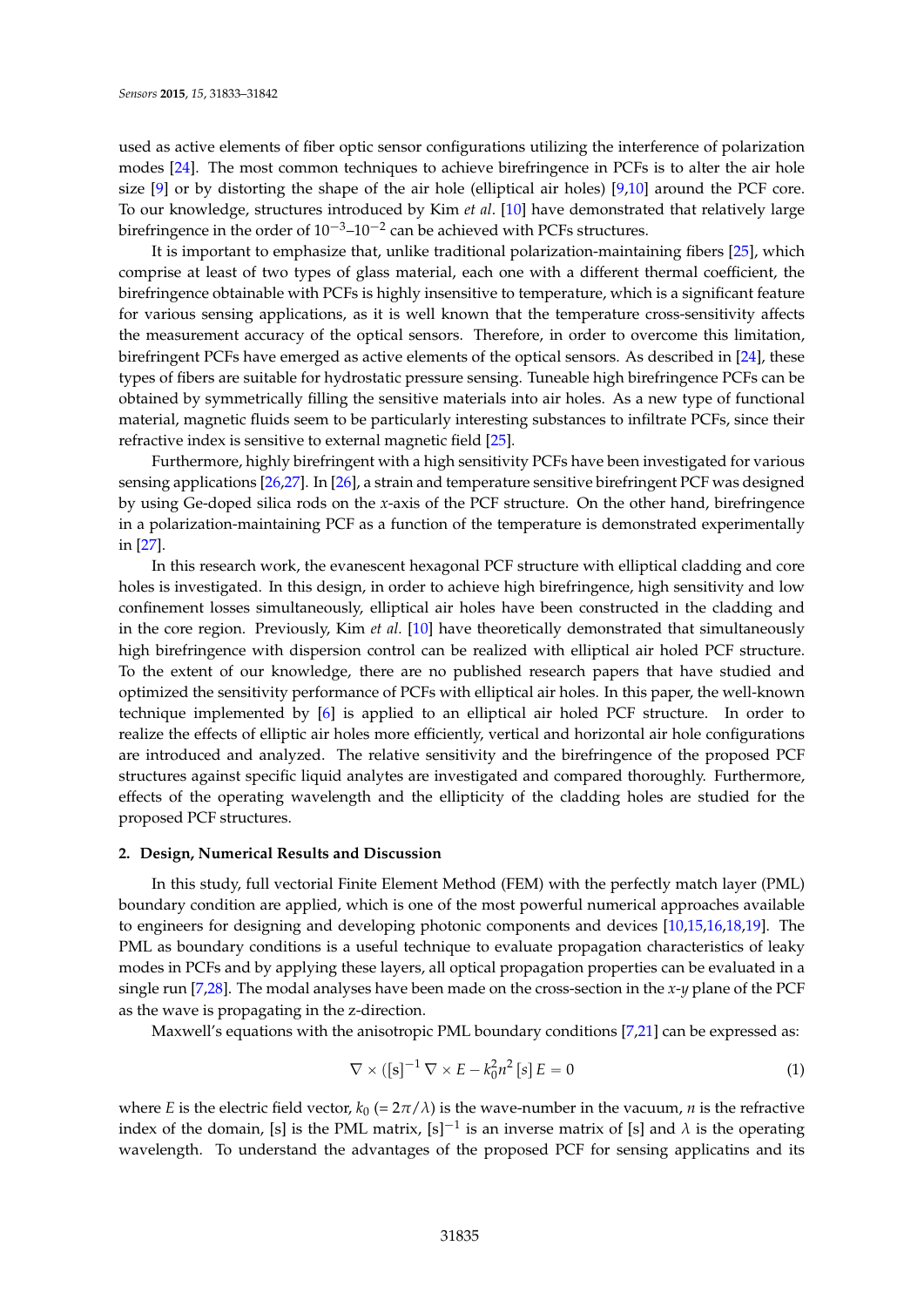performance, it is highly important to evaluate the relative sensitivity coefficient *r* and sensitivity *f*, which are expressed by the modified *Beer Lambert Law,* expressed as [\[6\]](#page-8-1):

$$
r = \frac{n_r}{n_e} \times f \tag{2}
$$

where,  $n_r$  is the refractive index of the absorbing material and  $n_e$  is the real part of effective refractive index *f* is the the percentage of energy presents in the holes. According to Poynting's theorem, the effective refractive index *f* can be expressed as [\[6\]](#page-8-1):

$$
f = \frac{(sample) \int Re\left(E_x H_y^* - E_y H_x^*\right) dxdy}{(total) \int Re\left(E_x H_y^* - E_y H_x^*\right) dxdy} \times 100
$$
\n(3)

<span id="page-4-0"></span>Schematics of the proposed PCF sensor structure configuration are ilustrated in Figure [1a](#page-3-0),b. 茅 In these figures we show the proposed PCF with elliptical air holes in the outer region and supplementary elliptical air holes in the core region. The elliptical air holes in the PCF structures are designed vertically, V-PCF (Figure [1a](#page-3-0)) and horizontally, H-PCF (Figure [1b](#page-3-0)). The size of the cladding elliptic air holes are denoted by the ellipticity constant, *η.* The ellipticity constant is defined as  $\eta = d_b/d_a$ , where  $d_a$  and  $d_b$  are the lengths of the major and minor axes, respectively. The supplementary air holes are denoted by  $d_c$  and  $d_s$  and set to 0.2  $\mu$ m and 0.4  $\mu$ m, respectively. In our simulations, the hole to hole spacing in the core and in the cladding region is set to  $Λ_{core} = 1$  μm and Λ*cladding* = 2.4 µm, respectively. Our proposed PCF structures contains 36 air holes in the cladding *2 2* region and the index of refraction of the cladding holes are set to 1. Silica with 1.45 index of refraction is used as a background material. This results in higher air filling ratio and lower refractive index around the core, thus providing strong confinement ability.

<span id="page-4-1"></span>

**Figure 1.** (**a**) Schematic depiction of the Vertical air holed PCF (V-PCF) and (**b**) Horizontal air holed PCF (H-PCF).

degenerate exact modes. In this case the fundamental  $LP_{01}$  mode matches to  $HE_{11}$ . In this work, only *も* the fundamental *LP* modes are considered. As it can be seen from Figure [1,](#page-3-0) the PCF structures accomodate the liquid filled in the supplementary core holes. The selected analytes used for sensing in the peoporsed V-PCF and H-PCF structures are: water, ethanol and benzyne with the refractive indices 1.333, 1.354 and 1.366, respectively [\[29\]](#page-9-11). Due to the small numerical aparture and small index difference between PCF core and cladding, the proposed PCF structures support the fundamental mode and some other higher order modes. These weakly guided modes are called *LP* modes, which are a linear combination of the

Initially, the effective refractive index behaviour of the proposed PCF structures was studied. The effective refractive index of the fundamental  $LP_{01}$  ( $HE_{11}^x$ ) mode depending on wavelength for proposed PCF structures where,  $η = 0.7$  ( $d<sub>a</sub> = 1$  μm and  $d<sub>b</sub> = 0.7$  μm) is presented in Figure [2a](#page-4-0). The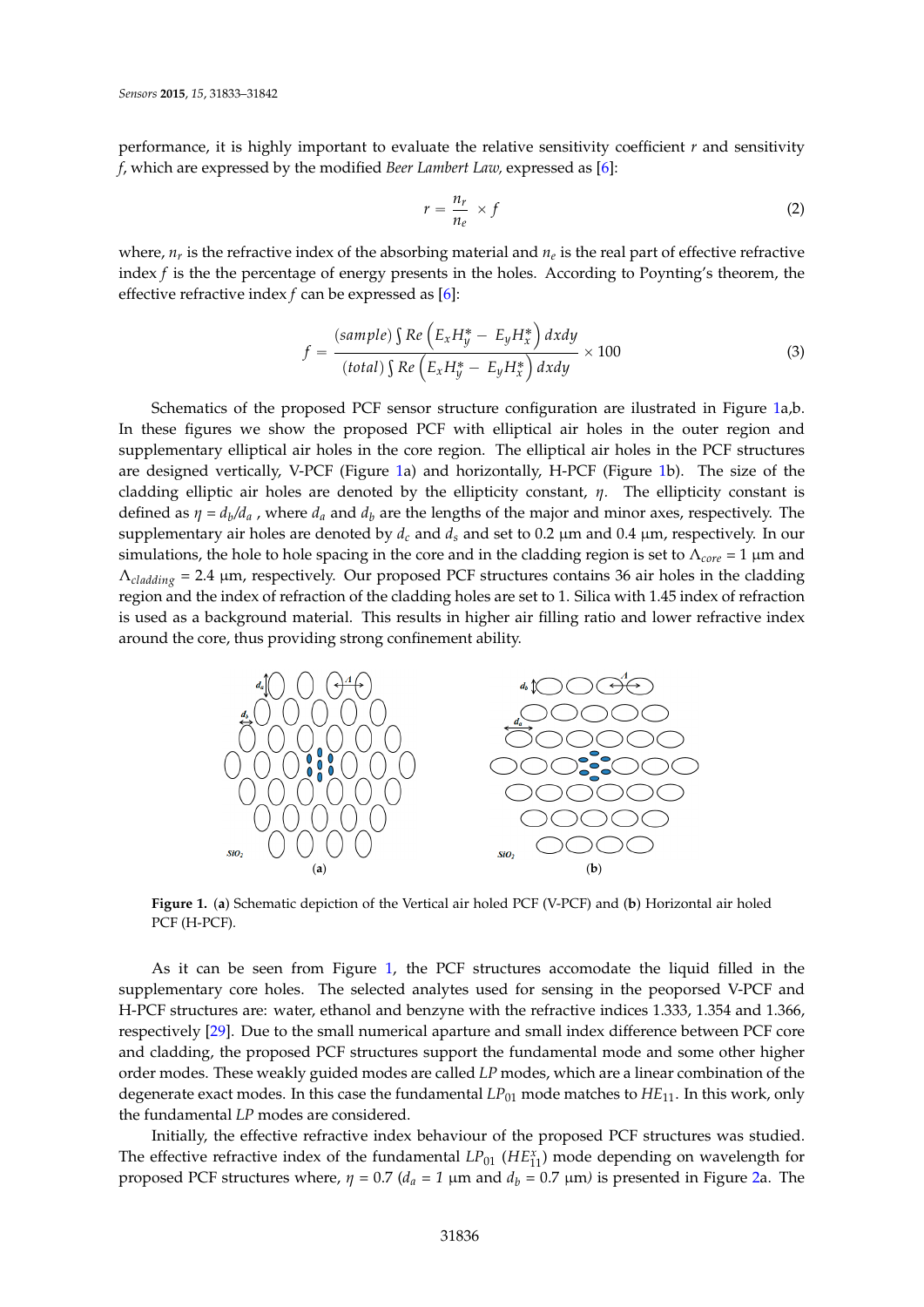numerical calculations of the V-PCF and the H-PCF are indicated with solid and dashed curves, respectively. It can be evidently seen from the figure that, compared with the V-PCF structure, the H-PCF one displays higher effective index values over a wide variety of wavelengths. Our simulations show that the effective refractive index values are growing when the supplementary core holes are occupied with higher index analytes. For both PCF structures, an increase in the operating wavelength results in a linear decrease in the effective refractive index values. Furthermore, calculations in Figure [2b](#page-4-0) show that the effective refractive index values of both proposed structures are reduced with increasing ellipticity  $η$ , at  $λ = 1$  μm. It is worth noting that the cladding air holes are perfectly circular when  $\eta = 1$ . The above results show that the effective refractive index can be controlled by either tuning the ellipticity of the cladding holes or by precisely selecting the analytes. *も* This allows the light intensity distribution near the core and over the cladding region. *も*



<span id="page-5-0"></span> $\sim$ **Figure 2.** (a) Wavelength depending effective refractive index of the fundamental  $HE_{11}^x$  mode, where  $\eta$  = 0.7, and (**b**) the effective refractive index of the fundamental  $HE_{11}^x$  mode as a function of ellipticity constant  $\eta$ , where the wavelength is fixed to  $\lambda = 1$ .



ゆ *も* **Figure 3.** The electric field distribution of the *x*-polirized *LP*<sup>01</sup> mode of (**a**) V-PCF and (**b**) H-PCF, where, supplementary holes are filled with (**c**)  $n = 1.366$ ,  $\eta = 0.7$ , and (**d**)  $n = 1.366$ ,  $\eta = 1$  (for all figures *where η* = 0.7 and the core holes are filled with refractive index of 1.33. The field profile of V-PCF the wavelenght is fixed at  $\lambda = 1 \mu m$ *)*.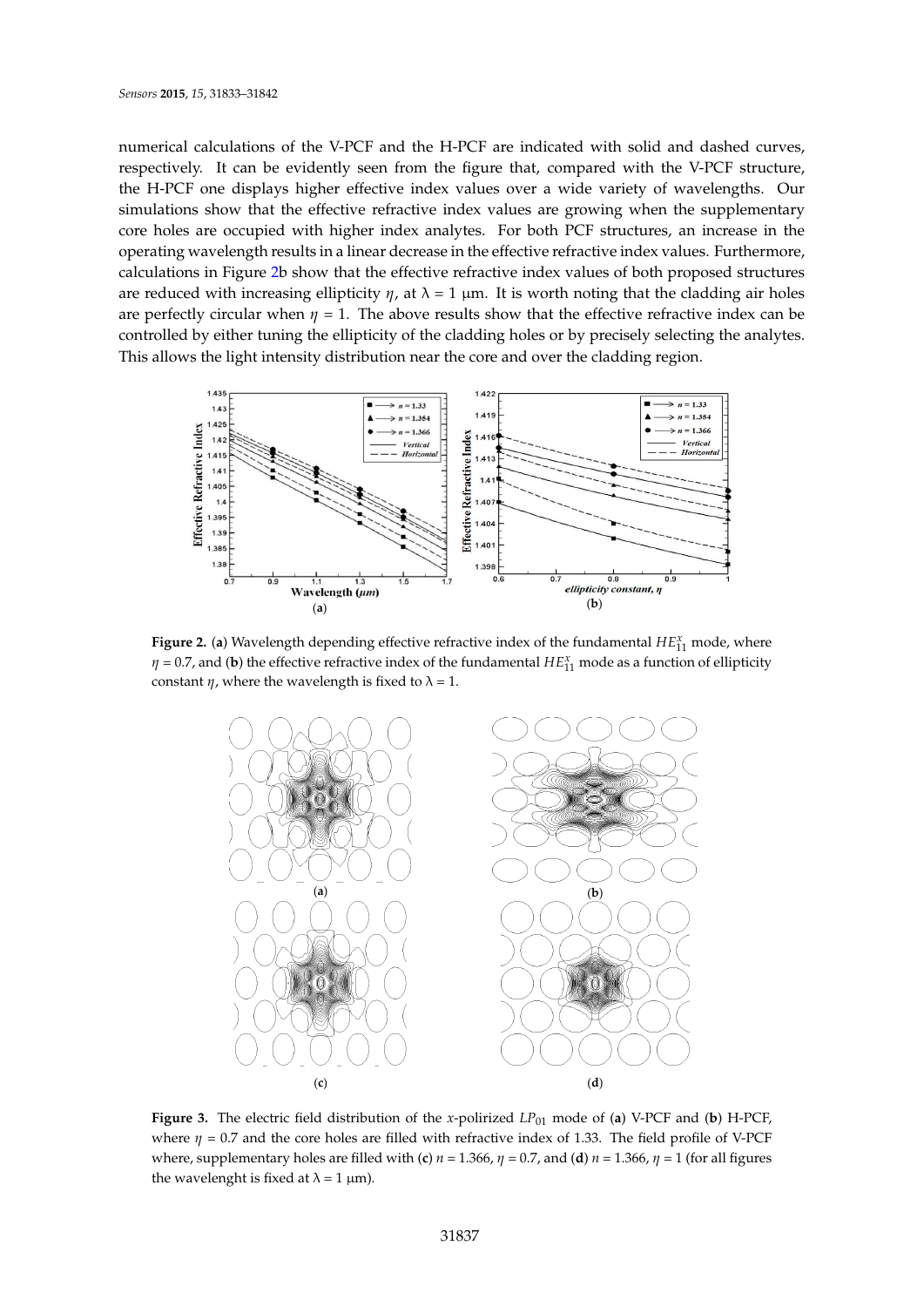Figure [3](#page-4-1) shows the the electric field distribution of the x-polirized fundamental  $HE_{11}^x$  mode of the proposed PCF (V-PCF (a) and H-PCF (b)) structures when the core holes are filled with analytes with refractive index 1.33 and 1.366. It can be clearly seen from Figure [3a](#page-4-1),b that the electric fields are distributed in opposite axises where V-PCF and H-PCF structures are used, resulting in different field confinments. Furthermore, it can be seen when a higher refractive index analyte is used, the electric fields shown in Figure [3c](#page-4-1),d are more confined than the electric fields shown for the PCF structures shown in Figure [3a](#page-4-1),b when lower refractive index analyte is used. It should be mentioned that when a higher index analyte is used in the supplementary core holes, in this case this will lead to higher power interactions between the guided light and the analyte under investigation. Also, it can be seen that, due to planar waveguide channels of H-PCF structure the light leakage is slightly higher than V-PCF. Furthermore, it can be seen from the Figure [3d](#page-4-1) that the electric field distribution is almost similar on both axis where perfectly circular air holes are used in the cladding region. It is worth stating that this phenomena is evident for lower birefringence structures.

<span id="page-6-0"></span>Next, Figure [4a](#page-5-0) shows the wavelength dependent modal birefringence, where  $\eta = 0.7$  ( $d_a = 1$  µm and  $d_b = 0.7 \text{ }\mu\text{m}$ ). It can be seen from this figure that birefringence values on the order of  $10^{-3}$  are obtained for both proposed PCF structures. Numerical results have indicated that the birefringence of ┑ the proposed V-PCF structures is higher than H-PCF structure. In addition, the birefringence values are increasing with the operating wavelength. Furthermore, Figure [4b](#page-5-0) shows the variation of the birefringence as a function of the ellipticity constant *η*, where operating wavelength is set to 1 µm. As *も* expected, the birefringence of the proposed PCF structures is decreasing when the elipticity constant is increasing. The perfectly circular cladding air holes of the proposed structures have a significant high birefringence. This phonemona is directly related to the fact that the elliptical air holes in the core region are filled with the liquid.



*も* birefringence as a function of the ellipticity constant *η*, where the operating wavelength is fixed to **Figure 4.** (**a**) Variation of the birefringence as the function of the wavelength, (**b**) variation of the  $1 \mu m$ .

losses are: the number of air hole rings in the cladding, air hole sizes and the distance between these It is already known that the mode confinement of guided light is a key parameter in the propagation properties of PCF-based devices. In evanescent PCF models, since the interraction between the guided light and the analyte is critical, the evaluation of the confinement losses needs to be studied intensely. The fundamental design parameters that are decisive on the PCF confinement holes. Furthermore the core size and the operating wavelength are also essential design parameter. Figure [5a](#page-6-0) shows wavelength dependent confinement loss where  $η = 0.7$  ( $d<sub>a</sub> = 1$  μm and  $d<sub>b</sub> = 0.7$  μm). The numerical results indicate that the confinement losses of the proposed PCF structures vary for each analyte. This phenomenon can be confidentally linked to the refractive index of the liquids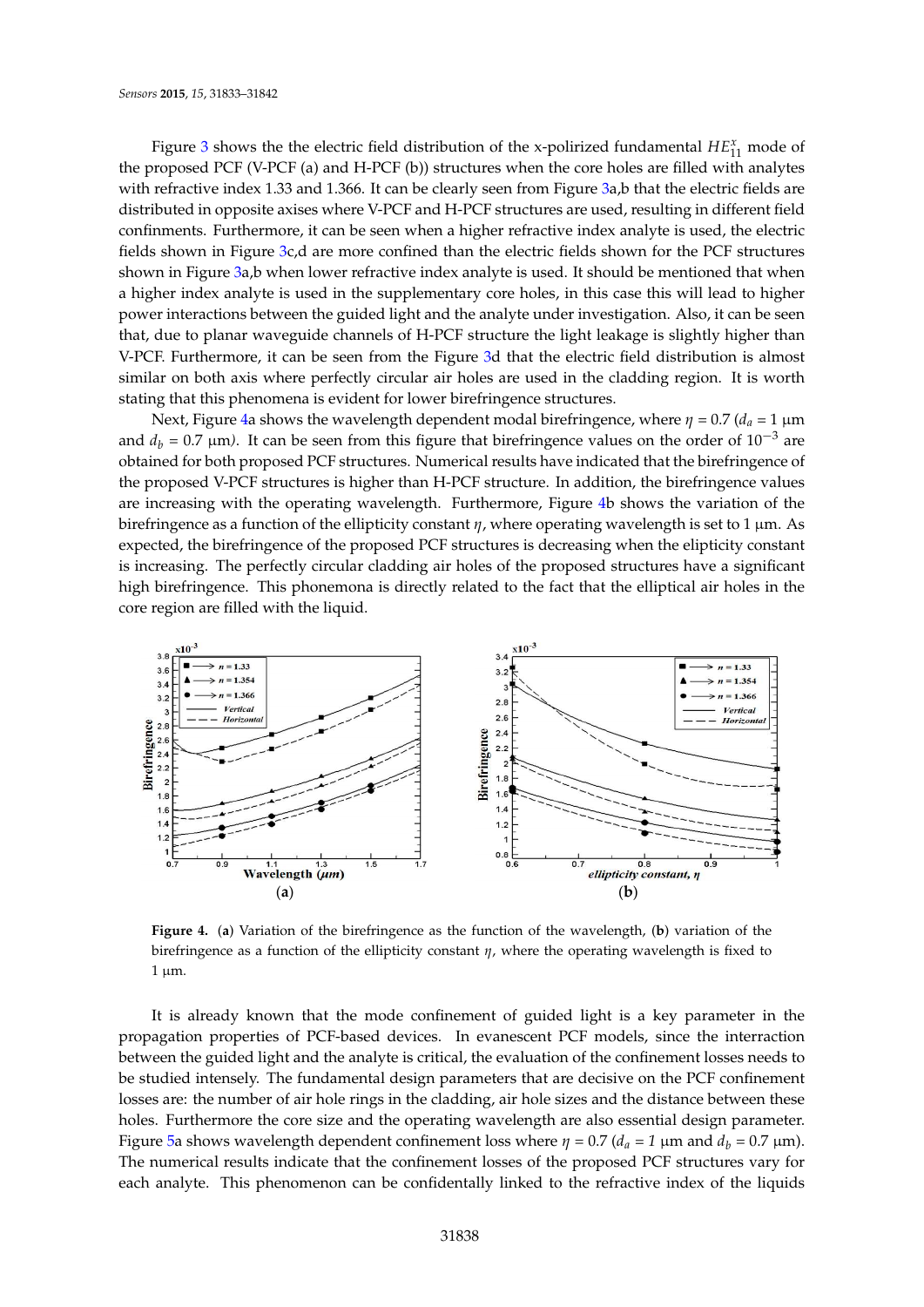filled in the supplementary core holes. Further, it can be noticed that the field confinement improves with higher index liquids for both proposed structures over a wide wavelength range. In addition, at shorter wavelengths the confinement losses are reducing gradually and become steady at longer wavelengths. On the other hand, Figure [5b](#page-6-0) shows the effect of the ellipticity *η* on the confinement losses, where the wavelength is fixed to  $\lambda = 1 \mu m$ . This figure indicates that the confinement losses of both PCF structures are linearly reducing with increasing of the ellipticity constant *η*. In addition, *も* lower confinement losses are achieved with higher index liquids.

<span id="page-7-0"></span>

**Figure 5.** (a) Variation of the confinment losses as a function of the wavelength where  $\eta = 0.7$  and *も* (**b**) variation of the confinment losses as a function of the ellipticity constant *η*, where operating wavelength is fixed to 1  $\mu$ m.

By investigating Figures [4](#page-5-0) and [5](#page-6-0) together, it can be seen that V-PCF structure exhibits better performance in terms of birefringence and confinement losses for all types of the analytes used in this study. In other words the V-PCF structure displays lower confinement losses and higher birefringence than the H-PCF structure. These findings can be linked to the planar waveguide channels created by the H-PCF in the cladding region (see Figure [1b](#page-3-0)) which instigates the light to leak out from the core region.

Figure [6a](#page-7-0) we show the wavelength dependent relative sensitivity *r* for various analytes, where  $\eta = 0.7$ *variation of the sensitivity coefficient as a function of the ellipticity constant <i>η* when the wavelength noting that the highest relative sensitivity coefficient for both proposed PCF are achieved where  $\eta$  = 1*.* Together with the modal birefringence and confinement losses, the relative sensitivity coefficient *r*, which indicates the light analyte interraction percentage, is one of the most vital parameters for PCF-based sensors. As presented earlier in Figure [5](#page-6-0) when compared to the H-PCF structure the fundamental mode of the V-PCF structure is more confined in the PCF core region. Therefore, the light analyte interaction in the V-PCF structure is expected to be higher than in the H-PCF structure. In  $(d_a = 1 \mu m$  and  $d_b = 0.7 \mu m$ . As expected, our simulation results indicate that the relative sensitivity values of the V-PCF structure are fairly higher than those for the H-PCF structure. As can be seen from the figure, at longer wavelengths the relative sensitivity coefficient is increasing for all analytes in both cases (V-PCF and H-PCF). This phenomenon can be related to a higher electromagnetic power interaction between light and the analyte filled in the supplementary core holes. Furthermore, we illustrate the variation of the sensitivity coefficient  $r$  as a function of the wavelenght (Figure [6a](#page-7-0)) and is fixed to  $λ = 1 \mu m$  (Figure [6b](#page-7-0)). As can be seen, our simulation demonstrate that for all analytes and design parameters higher sensitivity levels are obtained for the proposed V-PCF structure. It is worth

Simultaneously achieving high sensitivity, low confinement loss and high birefringence over a wide wavelength range is essential for many optical sensing applications. In this work, we have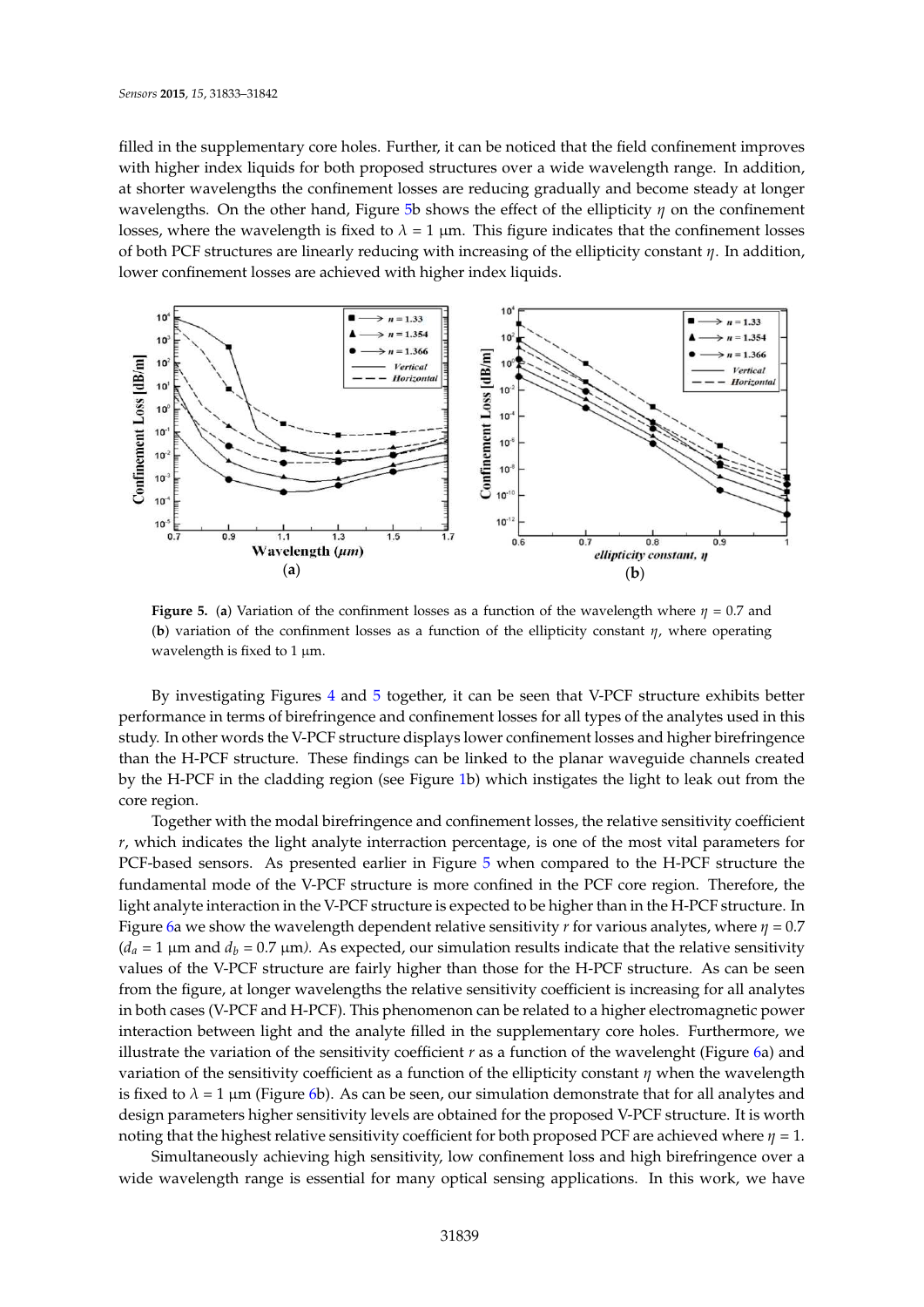shown that all these propagation features can be achieved in our proposed PCF (V-PCF and H-PCF) structures. The trade off between high birefringence and high sensitivity coefficient can be realized from the numerical calculations. Our numerical results indicate that both features are acceptable at level  $η$  = 0.7–0.8.

<span id="page-8-0"></span>

<span id="page-8-11"></span><span id="page-8-9"></span>**Figure 6.** (a) Variation of the sensitivity coefficient *r* as a function of the wavelength when  $\eta = 0.7$ and (**b**) variation of the sensitivity coefficient *r* as a function of the ellipticity constant *η*, when the wavelength is fixed to 1  $\mu$ m.

<span id="page-8-2"></span><span id="page-8-1"></span>Finally, from the view of fabrication feasibility and application, it is essential to analyze and envisage the manufacturing issues of the proposed PCF structures. It is worth noting that the suggested PCF structures might not be easy to manufacture. However, with the innovative advances in the production of PCFs, the authors are convinced that the fabrication of the recommended PCF structures is possible. The fiber holes must be filled with analyte/liquid in a way that does not destruct the fiber's functionality and the laser light must be as close to single mode as possible to achieve the required sensitivity.

<span id="page-8-7"></span><span id="page-8-6"></span><span id="page-8-5"></span><span id="page-8-4"></span><span id="page-8-3"></span>There are several techniques that can be used for selectively filling the PCF holes with analytes. It is worth revealing that in our proposed PCF structure, in terms of analyte filling, the complexity is increased slightly primarily in the core area. However, Huang *et al*. [\[30\]](#page-9-12) have established a unique method which allows for selectively filling the air holes in air-core PCFs and forming various functional PCFs for different applications. More specifically, authors have demonstrated that it is possible to fill any cladding hole or just the supplementary core holes. The filling process comprises of pressurizing UV-curable polymer inside the PCF. More recently, Luo *et al*. [\[31\]](#page-9-13) and Gerosa *et al*. [\[32\]](#page-9-14) have experimentally shown that fabrication of the PCF structures with liquid filled cladding/core holes can be efficiently accomplished by using similar methods. In this regard our proposed PCF structure can be fabricated with the current available nanotechnology, and it exhibits significant simultaneous advantages in terms of key sensor parameters such as high birefringence, high sensitivity and low confinement losses.

#### <span id="page-8-12"></span><span id="page-8-10"></span><span id="page-8-8"></span>**3. Conclusions**

<span id="page-8-14"></span><span id="page-8-13"></span>A technique applied by [\[6\]](#page-8-1) and recently studied by [\[21\]](#page-9-2) has been effectively applied to index guided elliptical holed PCF structures. The effects of the ellipticity constant and the operating wavelength have been studied for selected liquids. Our theoretical study has shown that it is possible to simultaneously achieve high birefringence, and low confinement losses with high sensitivity for various analytes. Also, simulation results have demonstrated that the overall performance of V-PCF structure is superior than H-PCF structure for all tested liquids. In this study, the key PCF design parameters have been fully optimized in order to increase the manufacturing efficiency. In this regard,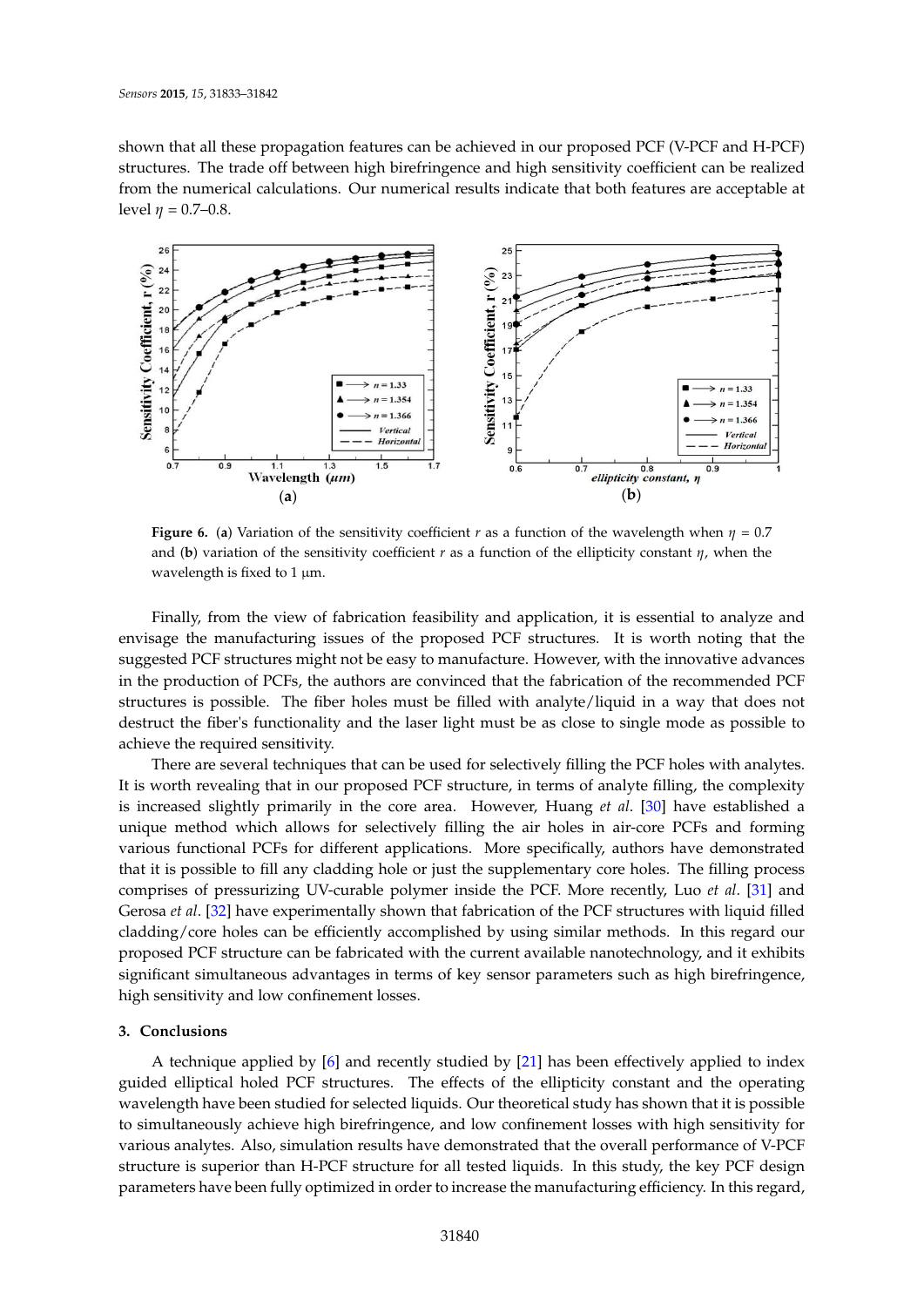<span id="page-9-9"></span><span id="page-9-0"></span>authors believed that, with the current advances in nanofabrication techniques, manufacturing of the proposed PCF structures is possible [\[33\]](#page-9-15). As a result, the proposed PCF structures offer great potential for liquid analyte sensing, making the proposed PCF structures a good candidate for future applications in chemical and biological sensing.

<span id="page-9-1"></span>**Author Contributions:** Both authors contributed equally to this work. Huseyin Ademgil, performed the design of the PCF and contributed on analyzing the results; Shyqyri Haxha contributed also on the designing the new PCF structure, and analyzed the data, and contributed on writing the paper.

<span id="page-9-3"></span><span id="page-9-2"></span>**Conflicts of Interest:** The authors declare no conflict of interest.

#### **References**

- <span id="page-9-4"></span>1. Zheng, S.; Shan, B.; Ghandehari, M.; Ou, J. Sensitivity characterization of cladding modes in long-period gratings photonic crystal fiber for structural health monitoring. *Measurement* **2015**, *72*, 43–51. [\[CrossRef\]](http://dx.doi.org/10.1016/j.measurement.2015.04.014)
- <span id="page-9-5"></span>2. Zheng, S.; Zhu, Y.; Krishnaswamy, S. Fiber humidity sensors with high sensitivity and selectivity based on interior nanofilm-coated photonic crystal fiber long-period gratings. *Sens. Actuators B Chem.* **2013**, *176*, 264–274. [\[CrossRef\]](http://dx.doi.org/10.1016/j.snb.2012.09.098)
- <span id="page-9-6"></span>3. Zhu, Y.; Du, H.; Bise, R. Design of solid-core microstructured optical fiber with steering-wheel air cladding for optimal evanescent-field sensing. *Opt. Express* **2006**, *14*, 3541–3546. [\[CrossRef\]](http://dx.doi.org/10.1364/OE.14.003541) [\[PubMed\]](http://www.ncbi.nlm.nih.gov/pubmed/19516500)
- 4. Cubillas, A.M.; Unterkofler, S.; Euser, T.G.; Etzold, B.J.M.; Jones, A.C.; Sadler, P.J.; Wasserscheid, P.; Russell, P.St.J. Photonic crystal fibres for chemical sensing and photochemistry. *Chem. Soc. Rev.* **2013**, *42*, 8629–8648. [\[CrossRef\]](http://dx.doi.org/10.1039/c3cs60128e) [\[PubMed\]](http://www.ncbi.nlm.nih.gov/pubmed/23753016)
- <span id="page-9-8"></span><span id="page-9-7"></span>5. Pinto, A.M.R.; Baptista, J.M.; Santos, J.L.; Lopez, M.A.; Frazão, O. Micro-displacement sensor based on a hollow-core photonic crystal fiber. *Sensors* **2012**, *12*, 17497–17503. [\[CrossRef\]](http://dx.doi.org/10.3390/s121217497) [\[PubMed\]](http://www.ncbi.nlm.nih.gov/pubmed/23247414)
- <span id="page-9-10"></span>6. Cordeiro, C.M.B.; Franco, M.A.R.; Chesini, G.; Barretto, E.C.S.; Lwin, R.; Cruz, C.H.B.; Large, M.C.J. Microstructured-core optical fibre for evanescent sensing applications. *Opt. Express* **2006**, *14*, 13056–13066. [\[CrossRef\]](http://dx.doi.org/10.1364/OE.14.013056) [\[PubMed\]](http://www.ncbi.nlm.nih.gov/pubmed/19532201)
- <span id="page-9-11"></span>7. Saitoh, K.; Koshiba, M.; Hasegawa, T.; Sasaoka, E. Chromatic dispersion control in photonic crystal fibres: Application to ultra-flattened dispersion. *Opt. Express* **2003**, *11*, 843–852. [\[CrossRef\]](http://dx.doi.org/10.1364/OE.11.000843) [\[PubMed\]](http://www.ncbi.nlm.nih.gov/pubmed/19461798)
- <span id="page-9-12"></span>8. Hansen, K. Dispersion flattened hybrid-core nonlinear photonic crystal fiber. *Opt. Express* **2003**, *11*, 503–1509. [\[CrossRef\]](http://dx.doi.org/10.1364/OE.11.001503)
- <span id="page-9-13"></span>9. Steel, M.J.; Osgood, R.M. Elliptical hole photonic crystal fibers. *Opt. Lett.* **2001**, *26*, 229–231. [\[CrossRef\]](http://dx.doi.org/10.1364/OL.26.000229) [\[PubMed\]](http://www.ncbi.nlm.nih.gov/pubmed/18033556)
- 10. Kim, S.E.; Kim, B.H.; Lee, C.G.; Lee, S.; Oh, K.; Kee, C.S. Elliptical defected core photonic crystal fiber with high birefringence and negative flattened dispersion. *Opt. Express* **2012**, *20*, 1385–1391. [\[CrossRef\]](http://dx.doi.org/10.1364/OE.20.001385) [\[PubMed\]](http://www.ncbi.nlm.nih.gov/pubmed/22274483)
- <span id="page-9-14"></span>11. Birks, T.A.; Knight, J.C.; Russell, P.S.J. Endlessly single-mode photonic crystal fiber. *Opt. Lett.* **1997**, *22*, 961–963. [\[CrossRef\]](http://dx.doi.org/10.1364/OL.22.000961) [\[PubMed\]](http://www.ncbi.nlm.nih.gov/pubmed/18185719)
- <span id="page-9-15"></span>12. Argyros, A.; Eijkelenborg, M.A.V.; Large, M.C.J.; Bassett, I.M. Hollow-core microstructured polymer optical fiber. *Opt. Lett.* **2006**, *31*, 172–174. [\[CrossRef\]](http://dx.doi.org/10.1364/OL.31.000172) [\[PubMed\]](http://www.ncbi.nlm.nih.gov/pubmed/16441020)
- 13. Limpert, J.; Limpert, T.; Schreiber, S.; Nolte, H.; Zellmer, T.; Tunnermann, R.; Iliew, F.; Lederer, J.; Broeng, G.; Vienne, G.; *et al*. High-power air-clad large-mode-area photonic crystal fiber laser. *Opt. Express* **2003**, *11*, 818–823. [\[CrossRef\]](http://dx.doi.org/10.1364/OE.11.000818) [\[PubMed\]](http://www.ncbi.nlm.nih.gov/pubmed/19461794)
- 14. Lee, H.W.; Schmidt, M.A.; Uebel, P.; Tyagi, H.; Joly, N.Y.; Scharrer, M.; Russell, P.St.J. Optofluidic refractive-index sensor in step-index fiber with parallel hollow micro-channel. *Opt. Express* **2011**, *19*, 8200–8207. [\[CrossRef\]](http://dx.doi.org/10.1364/OE.19.008200) [\[PubMed\]](http://www.ncbi.nlm.nih.gov/pubmed/21643070)
- 15. Monro, T.M.; Belardi, W.; Furusawa, K.J.; Baggett, C.N.; Broderick, G.R.; Richardson, D.J. Sensing with microstructured optical fibres. *Meas. Sci. Technol.* **2001**, *12*, 854–858. [\[CrossRef\]](http://dx.doi.org/10.1088/0957-0233/12/7/318)
- 16. Hoo, Y.L.; Jin, W.; Ho, H.L.; Wang, D.N.; Windeler, R.S. Evanescent-wave gas sensing using microstructure fiber. *Optical Eng.* **2002**, *41*, 8–9. [\[CrossRef\]](http://dx.doi.org/10.1117/1.1429930)
- 17. Liu, S.; Wang, Y.; Hou, M.; Guo, J.; Li, Z.; Lu, P. Anti-resonant reflecting guidance in alcohol-filled hollow core photonic crystal fiber for sensing applications. *Opt. Express* **2013**, *21*, 31690–31697. [\[CrossRef\]](http://dx.doi.org/10.1364/OE.21.031690) [\[PubMed\]](http://www.ncbi.nlm.nih.gov/pubmed/24514741)